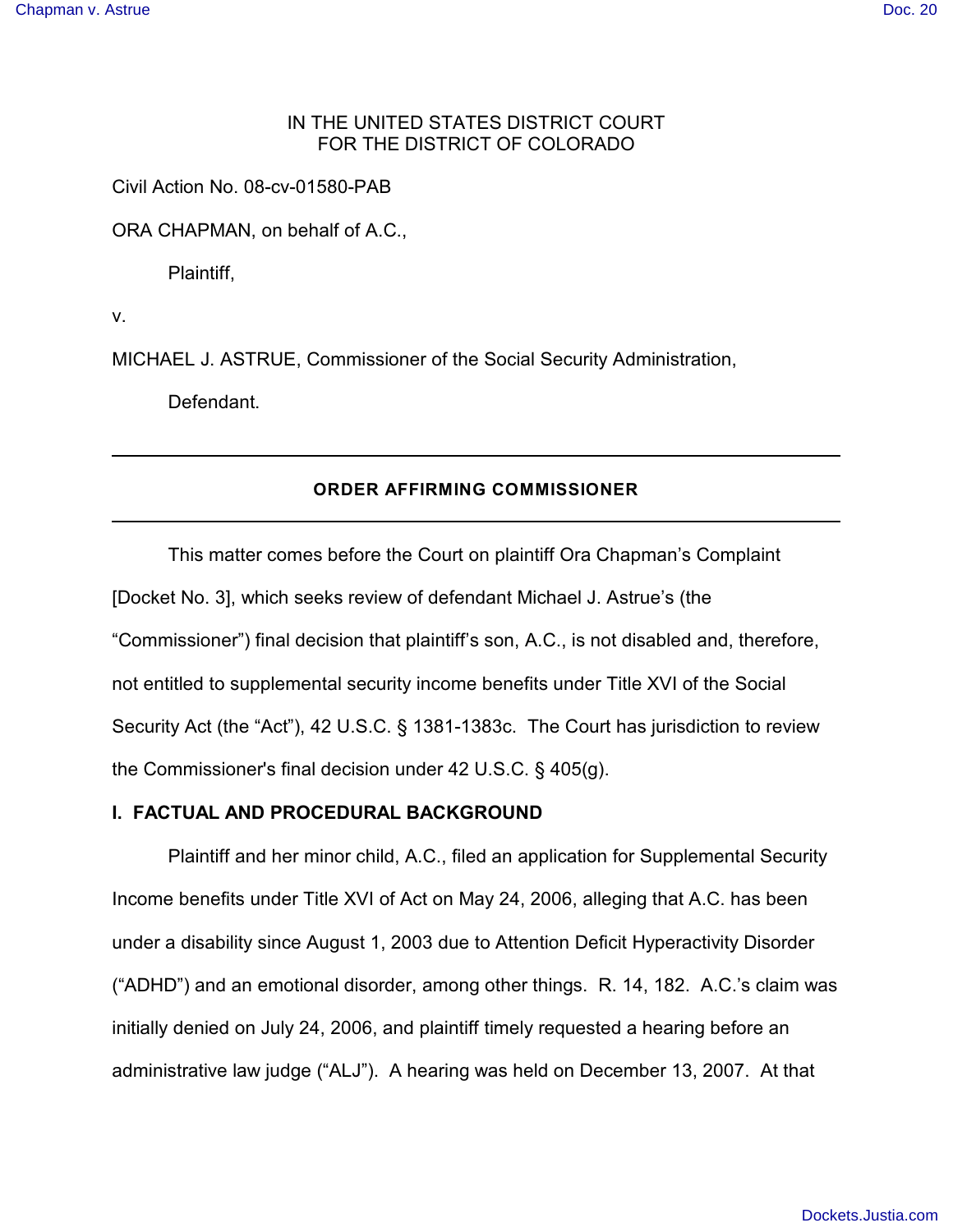hearing, the ALJ established that the onset date of disability for purposes of A.C.'s claim was March 22, 2005, the day after the Commissioner issued a final decision on prior disability applications submitted by plaintiff and A.C. R. 488. On January 23, 2008, the ALJ issued a decision denying plaintiff's claim. R. 11-25. Plaintiff requested that the Appeals Council review the ALJ's decision and submitted additional evidence for the Appeals Council's consideration, consisting of certain school records relating to A.C. from the time period between August 2007 and March 14, 2008. R. 9. On May 27, 2008, the Appeals Council adopted the ALJ's decision, making it the Commissioner's final decision. R. 6-9.

At the time of the administrative hearing in this case, A.C. was 11 years old and in the sixth grade. Plaintiff claims that A.C. is disabled due to his diagnoses of ADHD and oppositional defiant disorder, among other things.<sup>1</sup> A.C.'s ADHD and oppositional defiant disorder, plaintiff alleges, have resulted in a pattern of problematic behavior at school characterized by disruptive outbursts, preventing A.C. from maintaining normal relationships with his peers or keeping pace with his studies.

Plaintiff testified at the hearing before the ALJ that A.C. had attended five different schools by the time he was 11 years old due to his behavioral problems. R. 300. At least one of these school transitions, however, appears to be the result of A.C.'s progress from elementary to middle school, rather than a direct result of behavioral or disciplinary issues. Upon making the transition to sixth grade, A.C. was enrolled in regular classes at least eighty-percent of his school time, with the remainder

 $^1$  A.C. also has a heart condition that requires use of a pacemaker. However, the heart condition causes him no measurable physical difficulties in the activities of daily living.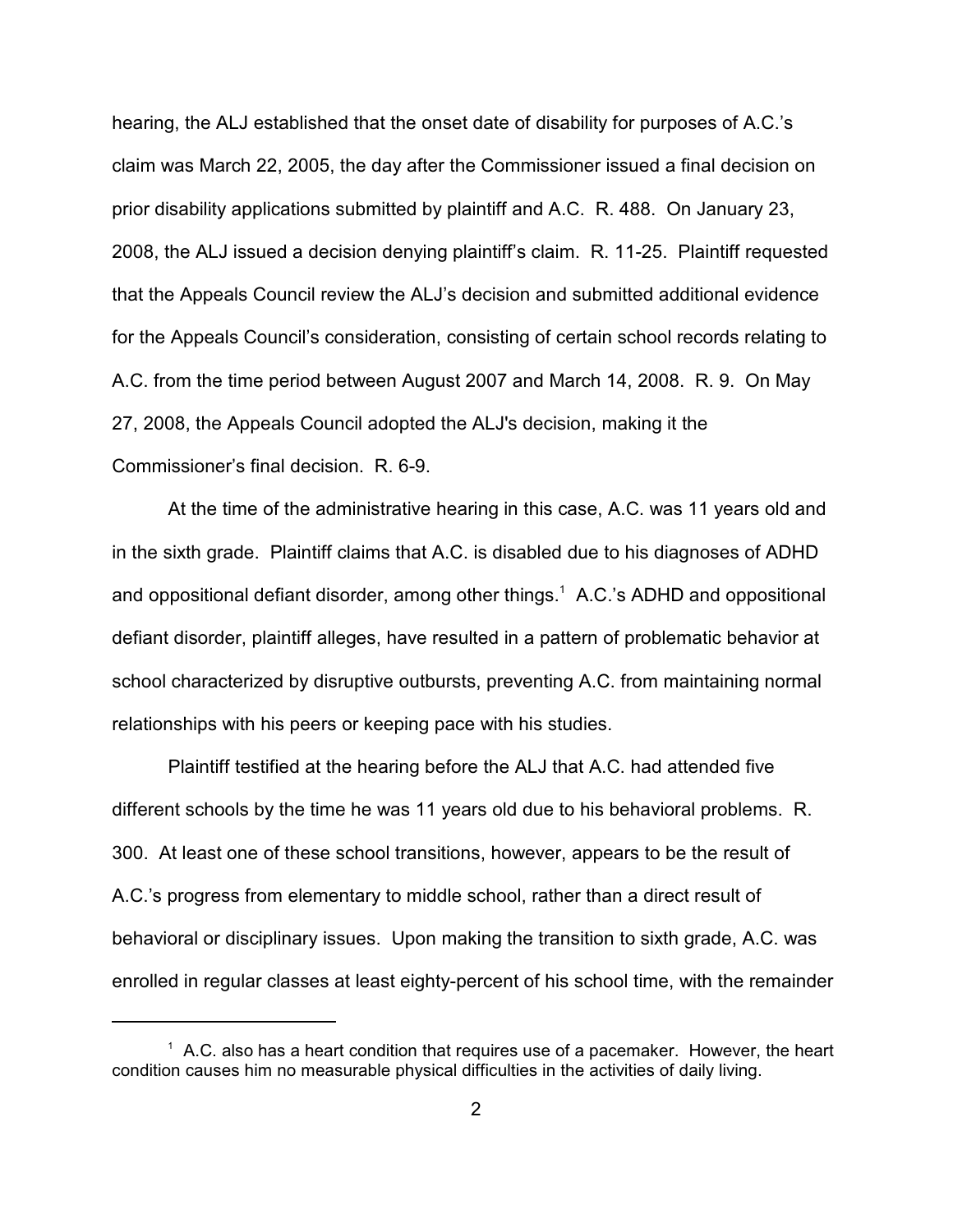of his time spent in special education classes. R. 300. Additional school records submitted by plaintiff after the date of the administrative hearing show that A.C's transition to spending more time in regular classes was a difficult one. R. 446-482. These records show that A.C. had a string of behavioral problems characterized by defiant or aggressive conduct during the fall of 2007 and early spring of 2008. One special educator familiar with A.C. indicated that she believed A.C. was introduced into regular education classes too quickly and that he was not making any academic progress because he frequently engaged in disruptive behaviors in the classroom. R. 446-48. Moreover, this educator stated that when A.C. was effectively medicated so as to prevent his inappropriate behavior, he was lethargic and had a hard time focusing on classwork. *Id.* However, this special educator also stated that A.C. could "behave when he is medicated." R. 448. In response to A.C.'s difficulty integrating into the general education classes during the first half of his sixth grade year, A.C. transferred to a different school in the spring of 2008 where he could spend half of his time in special education. R. 448, 472-74.

A.C.'s difficulty conforming to behavioral norms at school is clearly reflected in two teacher questionnaires completed by his former teachers. The first teacher questionnaire relevant to this case was completed by plaintiff's third grade teacher, Liz Harkness. R. 208-215. The questionnaire is a form allowing the teacher to rate a student in a number of listed activities that are organized under fields corresponding with the six domains that the Commissioner utilizes to evaluate a child's functioning *visa-vis* the standards for child disability under the Act. Ms. Harkness indicated that plaintiff had "serious" or "very serious" problems in the domains of acquiring and using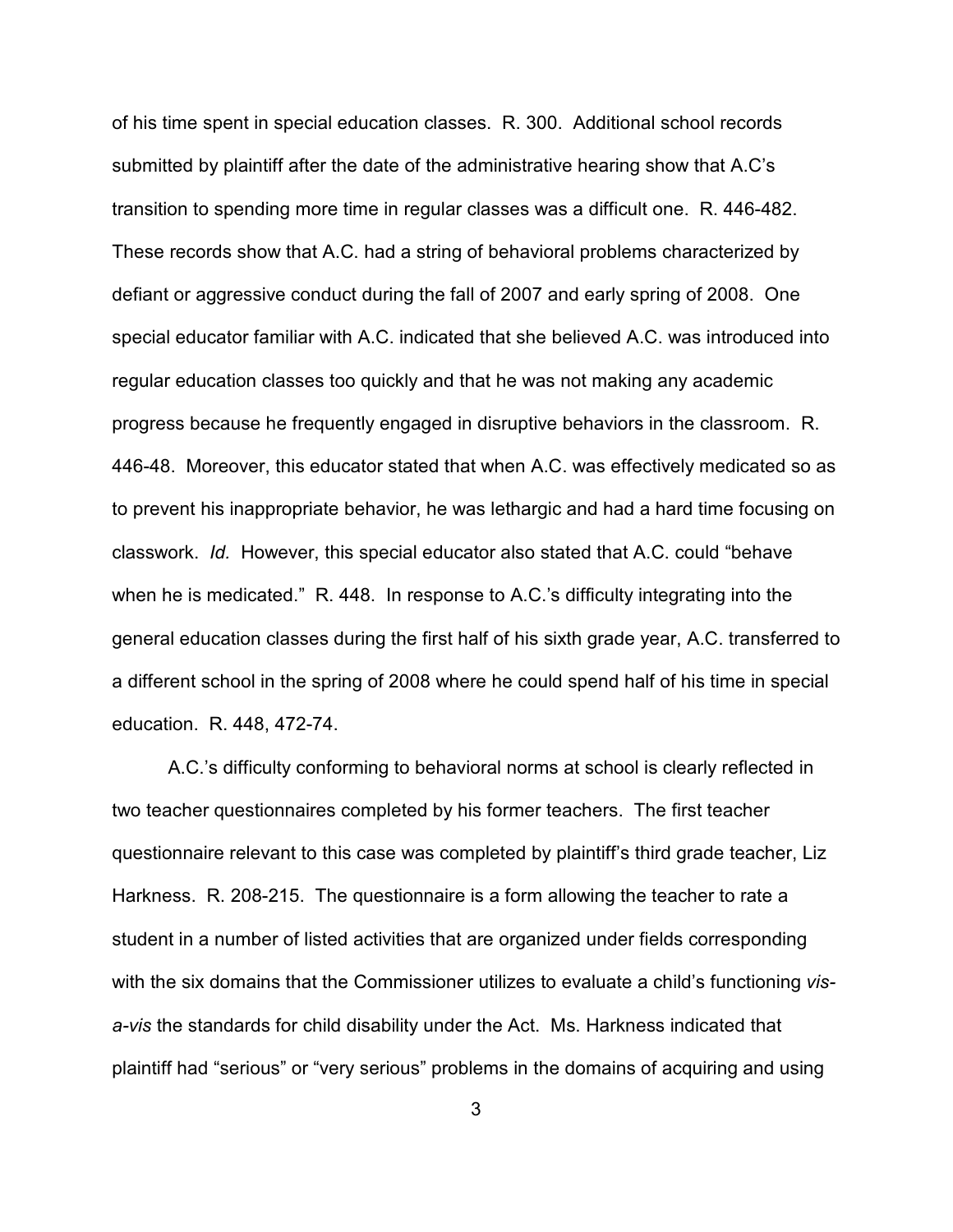information, attending and completing tasks, interacting and relating with others, and caring for himself. R. 209-11, 213. Ms. Harkness completed the questionnaire on August 10, 2006, but its ratings appear to be founded on A.C.'s behavior during his third grade year, or the school year of 2004-2005. Ms. Cook, plaintiff's sixth grade teacher, also completed a teacher questionnaire. R. 306-314. In her questionnaire, dated December 10, 2007, Ms. Cook generally found that plaintiff had "obvious" problems in the domains that she evaluated. Ms. Cook did, however, indicate that A.C. had "serious" problems in two categories of tasks or behaviors listed under the each of the following three domains: attending and completing tasks, interacting and relating with others, and caring for himself. R. 308-09, 311.

A.C.'s medical records show that he has been taking prescribed medications for his ADHD for some time. A.C. has consistently seen Dr. Mary Stephenson of the Denver Health Medical Center in connection with these prescription medications. Dr. Stephenson's treatment notes generally show that medication has allowed A.C. to manage his behavioral issues with increasing success. For example, Dr. Stephenson's notes from a January 20, 2005 appointment state that "overall, the patient is doing well in all settings." R. 359. Dr. Stephenson's notes from March 2, 2006 state that plaintiff reported that A.C. had been struggling a great deal at school, including bouts of hyperactivity and stealing from other kids, but that, after taking Strattera, he experienced a "100% improvement with that medication." R. 349. The most recent treatment notes of Dr. Stephenson included in the record, dated November 1, 2007, similarly note an improvement in A.C.'s behavior at school. R. 396. In these notes, Dr. Stephenson indicated that plaintiff and A.C. "both report patient is doing better overall."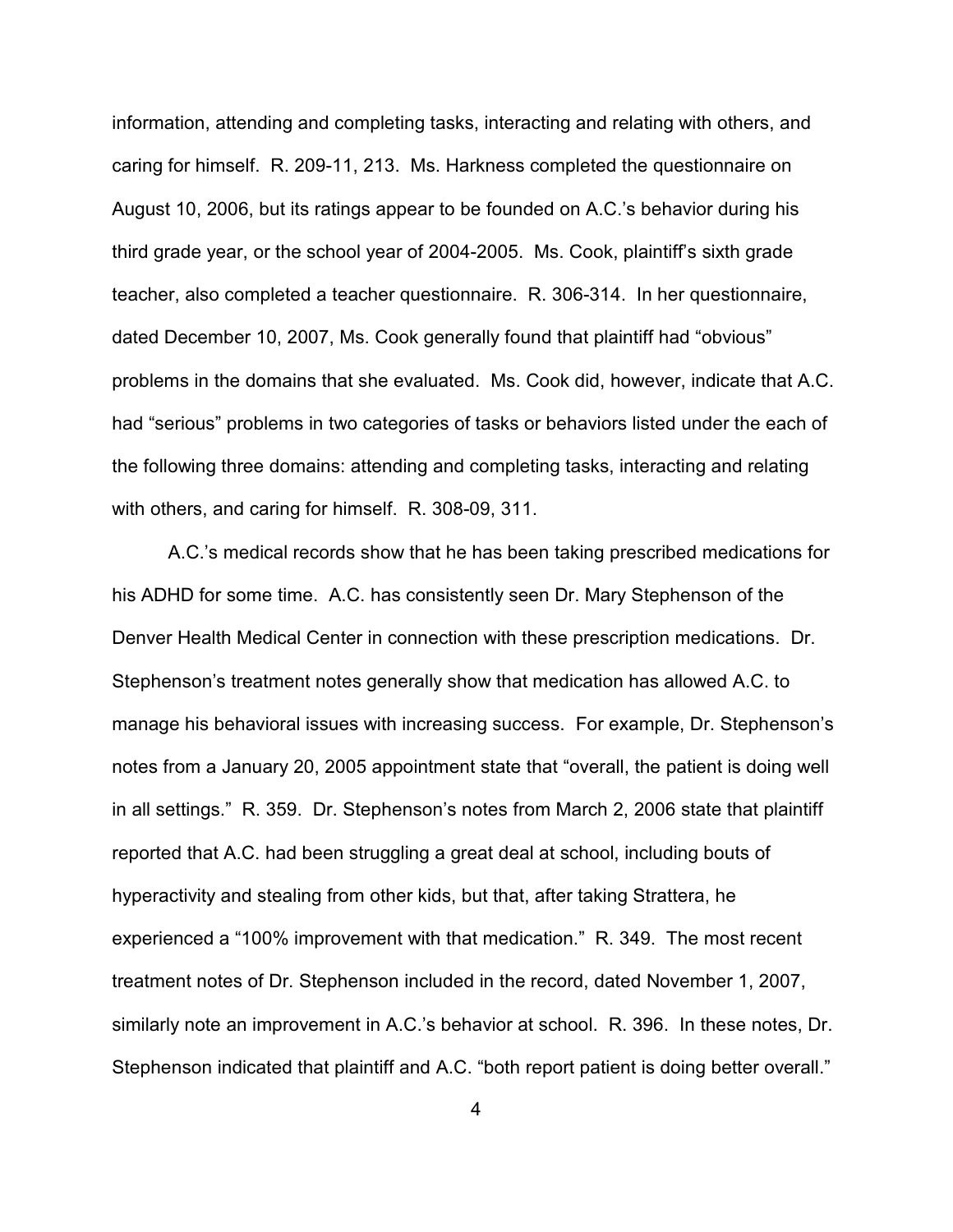Dr. Stephenson continued, "[r]eports from school have positive comments on them about the patient's behavior." *Id.* These notes also state that plaintiff was receiving fewer calls from school about A.C. and that plaintiff believed A.C.'s symptoms were improved in connection with a higher dose of his medication. *Id.*

In this appeal, plaintiff raises three grounds in support of her claim that the Commissioner's decision was not supported by substantial evidence or applied an incorrect legal standard: (1) the additional records from Denver Public Schools that plaintiff submitted after the ALJ's decision are inconsistent with that decision, (2) the ALJ improperly applied the legal standards relating to weighing medical evidence; and (3) the ALJ improperly ignored evidence in the record from non-medical sources or gave such evidence less weight than was appropriate. For the reasons that follow, I conclude that the Commissioner's decision was supported by substantial evidence and free from reversible legal error.

#### **II. ANALYSIS**

#### **A. Standard of Review**

This Court reviews the Commissioner's decision to determine whether his factual findings are supported by substantial evidence in the record as a whole and whether he applied the correct legal standards. *Angel v. Barnhart*, 329 F.3d 1208, 1209 (10th Cir.2003). "Substantial evidence is more than a mere scintilla and is such relevant evidence as a reasonable mind might accept as adequate to support a conclusion." *Flaherty v. Astrue*, 515 F.3d 1067, 1070 (10th Cir. 2007). "Evidence is not substantial if it is overwhelmed by other evidence in the record or constitutes mere conclusion."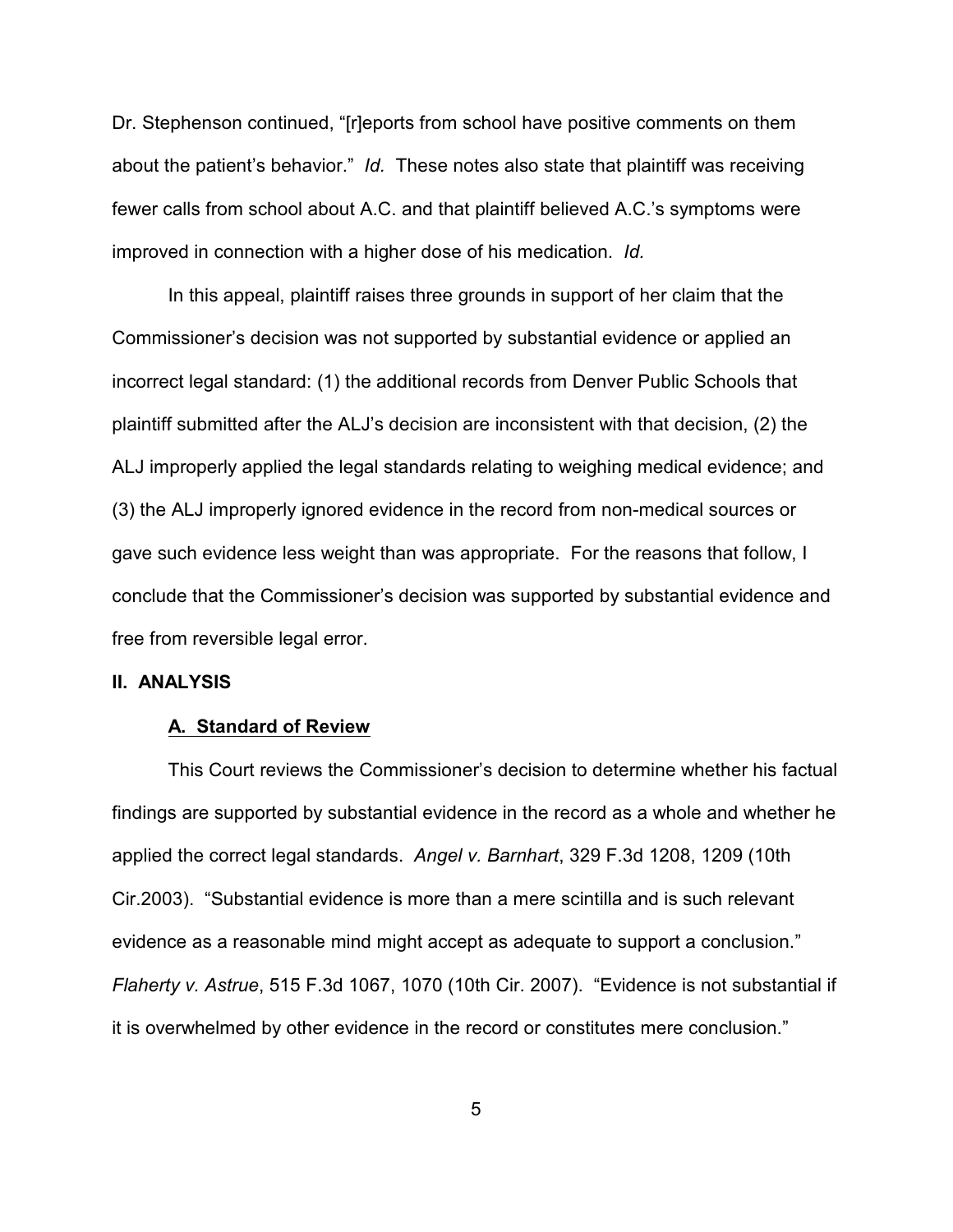*Musgrave v. Sullivan*, 966 F.2d 1371, 1374 (10th Cir. 1992). In reviewing the Commissioner's decision, the Court cannot "reweigh the evidence or retry the case," but must "meticulously examine the record as a whole, including anything that may undercut or detract from the ALJ's findings in order to determine if the substantiality test has been met." *Flaherty*, 515 F.3d at 1070. "Under the Social Security Act, the claimant has the burden of proving a disability." *Hill v. Sullivan*, 924 F.2d 972, 974 (10th Cir. 1991). On the other hand, "the ALJ has a basic duty of inquiry, to inform himself about facts relevant to his decision and to learn of the claimant's own version of those facts." *Id.* (internal quotation marks omitted).

### **B. Evaluation of ALJ's Decision**

A child under the age of eighteen is disabled within the meaning of the Act if he "has a medically determinable physical or mental impairment, which results in marked and severe functional limitations, and which can be expected to result in death or which has lasted or can be expected to last for a continuous period of not less than 12 months." 42 U.S.C. § 1382c(a)(3)(C)(i). The Commissioner has established a three-step sequential evaluation process to determine whether a child claimant is disabled. 20 C.F.R. § 416.924(a); *Briggs ex rel. Briggs v. Massanari*, 248 F.3d 1235, 1237 (10th Cir. 2001). Under this test, a child is disabled if (1) the child is not engaged in substantial gainful activity, (2) the child has an impairment or combination of impairments that is severe, and (3) the child's impairment meets or equals an impairment listed in Appendix 1, Subpart P of 20 C.F.R. Pt. 404. 20 C.F.R. § 416.924(a); *Briggs*, 248 F.3d at 1237. "In making the third determination – whether a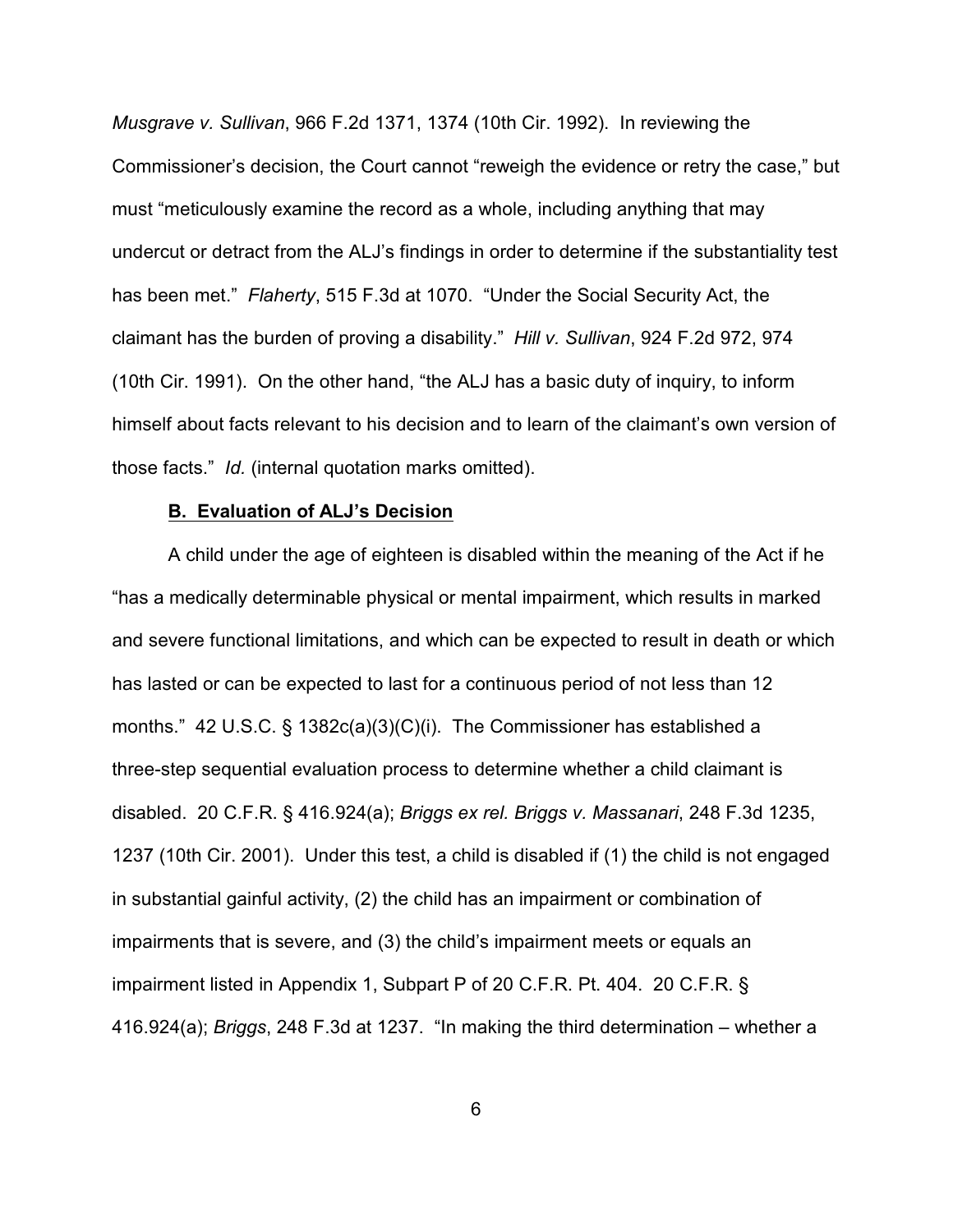child's impairment meets or equals a listed impairment – the ALJ must consider whether the impairment, alone or in combination with another impairment, medically equals, or functionally equals the listings." Briggs, 248 F.3d at 1237 (quotations omitted).

A child's impairment or combination of impairments functionally equals the listings and, thus, constitutes a disability under the Act, when it results in "marked" limitations in two domains or an "extreme" limitation in one domain, as described in 20 C.F.R. § 416.926a. Under § 416.926a(b), the Commissioner assesses how a child functions in his activities "in terms of six domains: (i) Acquiring and using information; (ii) Attending and completing tasks; (iii) Interacting and relating with others; (iv) Moving about and manipulating objects; (v) Caring for yourself; and, (vi) Health and physical well-being." *Briggs*, 248 F.3d at 1237 (quoting 20 C.F.R. § 416.926a(b)(1)(i)-(vi)).

At the first step of the child disability evaluation, the ALJ found that A.C. has not engaged in substantial gainful activity at any time. R. 18. At step two, the ALJ concluded that A.C. has the severe impairments of ADHD and oppositional defiant disorder. *Id.* However, at step three, the ALJ found that these severe impairments did not medically or functionally limit A.C. such that they meet or equal the listing criteria of Appendix 1, Subpart P of 20 C.F.R. Pt. 404. R. 18-20. Because plaintiff does not challenge the ALJ's conclusions with respect to A.C.'s working status, severe impairments, or whether his severe impairments medically meet the listings, the central issues in this appeal involve the ALJ's functional equivalency determination. With respect to the six domains listed in 20 C.F.R. § 416.926a(b)(1), the ALJ determined that A.C. had less than marked limitations in the domains of attending and completing tasks;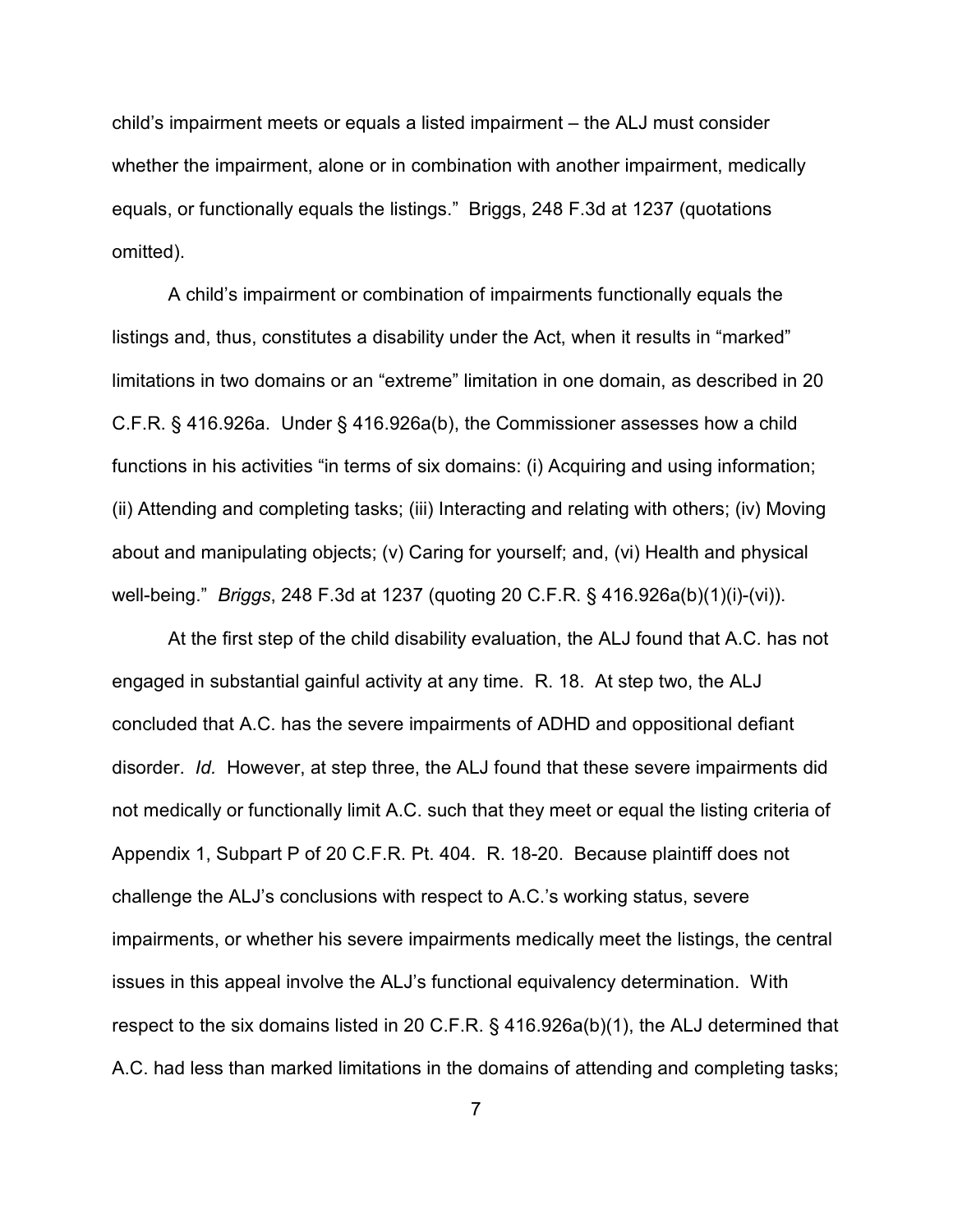interacting and relating with others; and caring for oneself, and no limitations in the other three domains. I turn now to plaintiff's specific contentions of error.

# *1. Additional School Records*

Plaintiff contends that the ALJ's decision is not supported by substantial evidence because evidence submitted by plaintiff to the Appeals Council after the date of the ALJ's decision supports a finding of disability. The new evidence in question includes documentation from Denver Public Schools relating to A.C.'s placement at a new school approximately two-thirds of the way through his sixth grade school year. As part of this transition, A.C. shifted from being in general education class approximately eighty percent of his time in school to splitting his time half and half between general and special education classes. R. 448.

These new school records do not undermine the ALJ's decision. Notably, the records do not include any evidence that A.C.'s impairments were more severe during the 2007-2008 school year than during any previous time period. The ALJ considered the same types of behavioral problems that are reflected in these new records when determining A.C.'s disability in the first instance and found that, in light of medical evidence in the record and A.C.'s medication regimen, such problems did not indicate that A.C. had "marked" or "extreme" limitations in any domain. Further, the fact that A.C. transferred to a setting involving more special education does not in itself evidence disability. *See* 20 C.F.R. § 416.924a(b)(7)(iv) ("The fact that you do or do not receive special education services does not, in itself, establish your actual limitations or abilities."). Here, the record reflects that it was at plaintiff's behest that A.C. was mainstreamed into more general education classes in sixth grade. R. 473. While that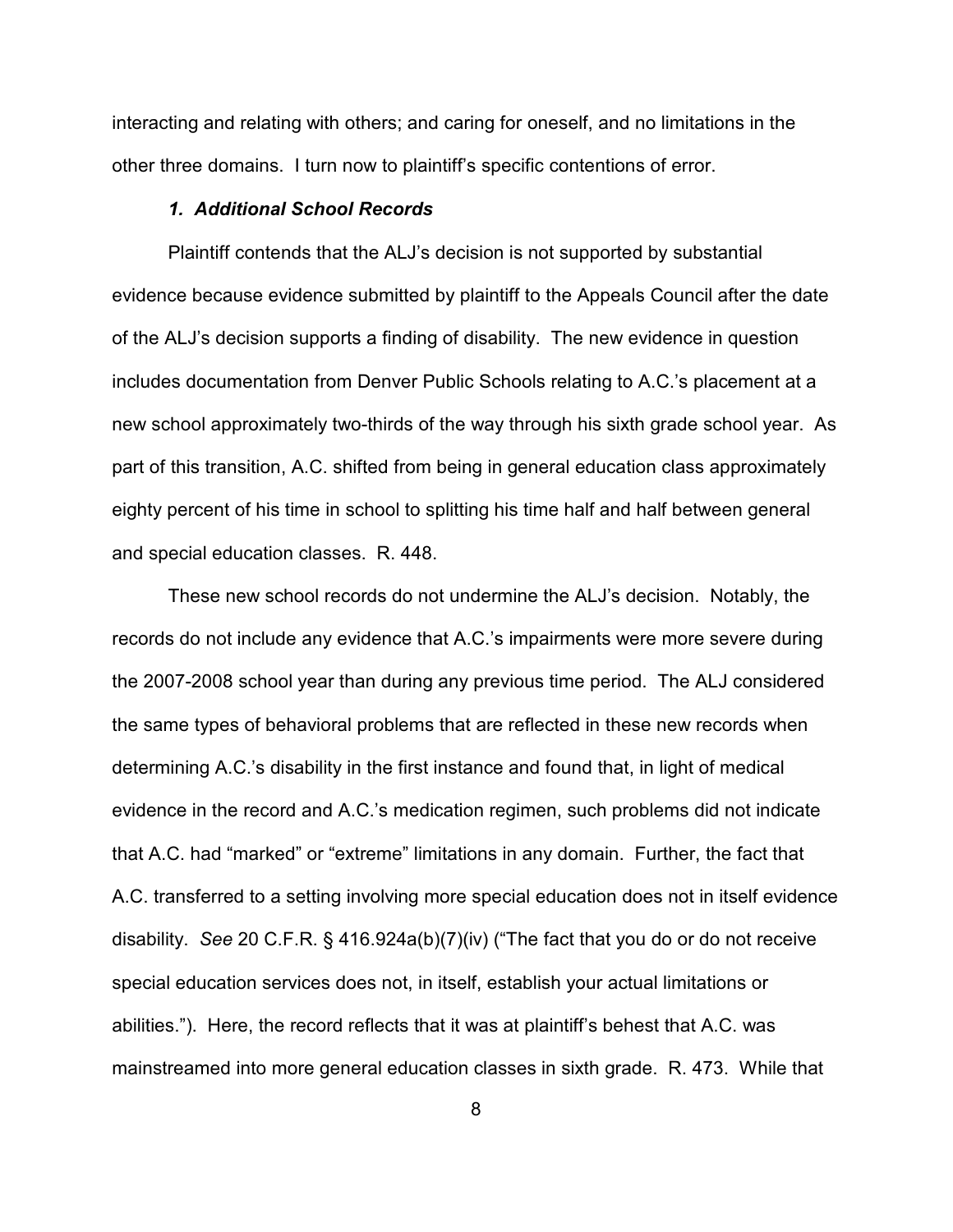transition did not work out as well as hoped, the fact that A.C. still functions better in a special education context does not detract from the ALJ's findings that his limitations are, at most, less than marked in each of the six domains.

# *2. Weighing of Medical Opinion Evidence*

Plaintiff faults the ALJ's determination on the grounds that he gave great weight to the evaluations of non-examining Disability Determination Services ("DDS") physicians. Each DDS evaluation cited by the ALJ found that A.C. has no "marked" or "extreme" limitations in any domain. The ALJ accepted "as the best assessment of [A.C.'s] function" the most recent DDS evaluation, which was signed by State agency physicians on July 18 and 21, 2006. R. 19. The DDS evaluations are a standard form allowing a reviewer to check boxes corresponding to the claimant's limitations under each of the six domains, and to provide comments. On the DDS evaluation accepted by the ALJ, in the domains of attending and completing tasks and interacting and relating with others, the reviewers noted that A.C. "doesn't listen" and that he "gets in trouble frequently," but that his behavior is "much better on med[ications]." R. 317. They found that A.C. has less than marked limitations in these domains. *Id.* As to A.C.'s ability to acquire and use information, the DDS physicians cited A.C.'s average to low-average scores in Wechsler Intelligence Scale for Children testing in support of a finding of "no limitation." *Id.*

Plaintiff contends that the DDS evaluations should have been given less weight than other medical records from treating or examining medical sources. However, the medical evidence submitted by plaintiff from treating and examining sources is consistent with the DDS evaluations. Dr. Don Raden examined A.C. on March 8, 2005.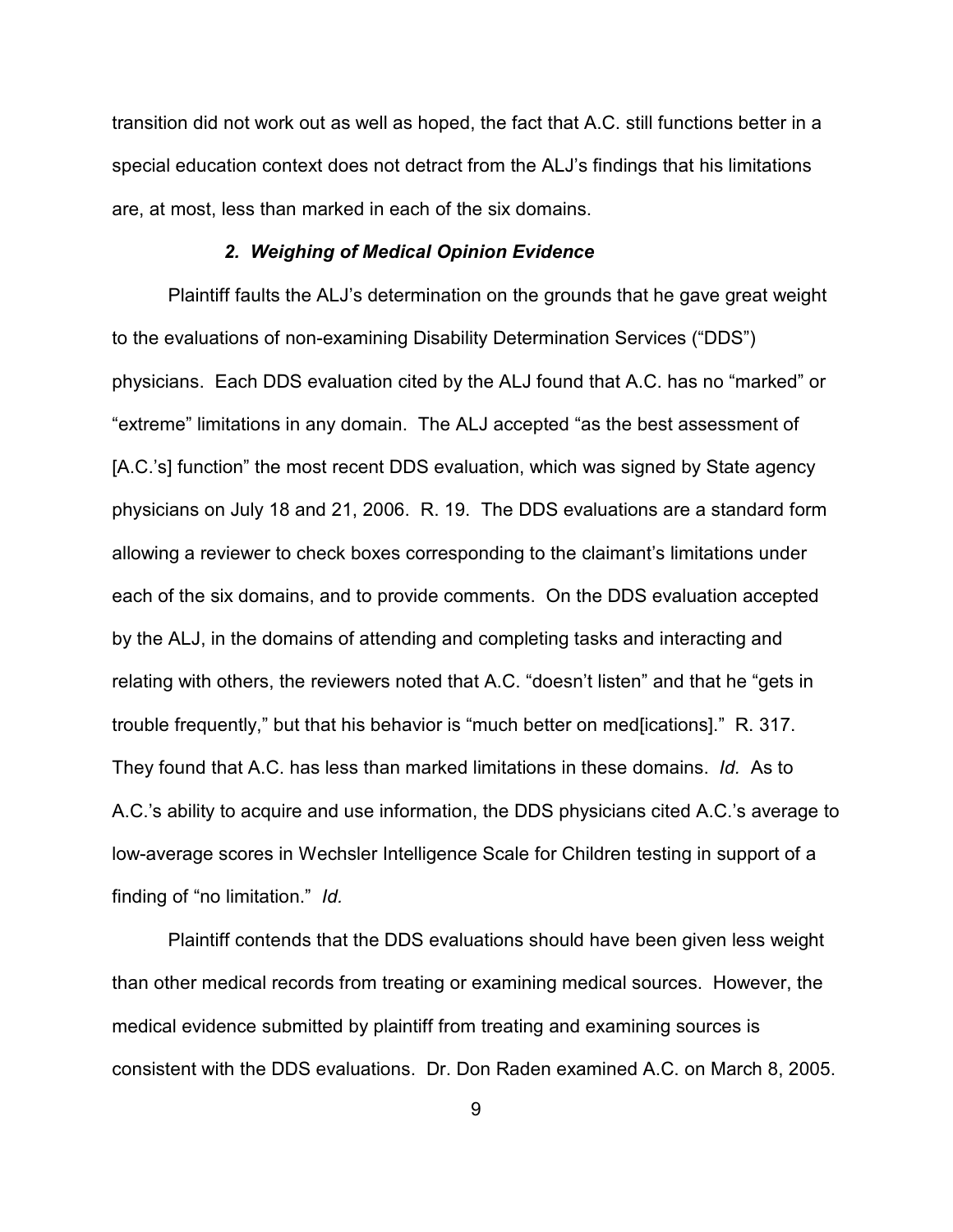Dr. Raden found that A.C. had moderate limitations in his daily activities, abilities, and asocial activities. R. 150. While Dr. Raden found A.C.'s concentration and cognitive abilities to be "moderately intact," he opined that A.C.'s "ability to understand, remember and carry through with simple one- or two-step instructions is poor." *Id.* However, this latter finding was based on Dr. Raden's mental status exam of A.C. which, as the ALJ noted in his decision, reflects obviously wrong answers to simple questions that call into question the reliability of Dr. Raden's results. Moreover, Dr. Raden's finding of moderate limitations would not support a finding that A.C. had marked limitations in any domain. *See* 20 C.F.R. § 416.926a(e)(2)(i) ("'Marked' limitation also means a limitation that is 'more than moderate' but 'less than extreme.'"). In addition, the treatment notes from A.C.'s treating physician, Dr. Stephenson, also show that A.C.'s ADHD symptoms were controlled to a manageable degree by medication. R. 349, 359, 396. The ALJ specifically noted Dr. Stephenson's prognosis of improvement and cited numerous instances in the medical evidence that reflect such improvement in A.C.'s symptoms in response to medication. R. 19.

Because there is no medical evidence in the record that conflicts with the DDS evaluations and the ALJ specifically addressed and discussed the key medical evidence in his decision, I cannot say that the ALJ erred by accepting the most recent DDS evaluation as a true reflection of A.C.'s limitations. The regulations make clear that "State agency medical and psychological consultants and other program physicians and psychologists are highly qualified physicians and psychologists who are also experts in Social Security disability evaluation." 20 C.F.R. § 416.927(f)(2)(i). The opinions of these sources must therefore be considered by an ALJ. *Id.* Under the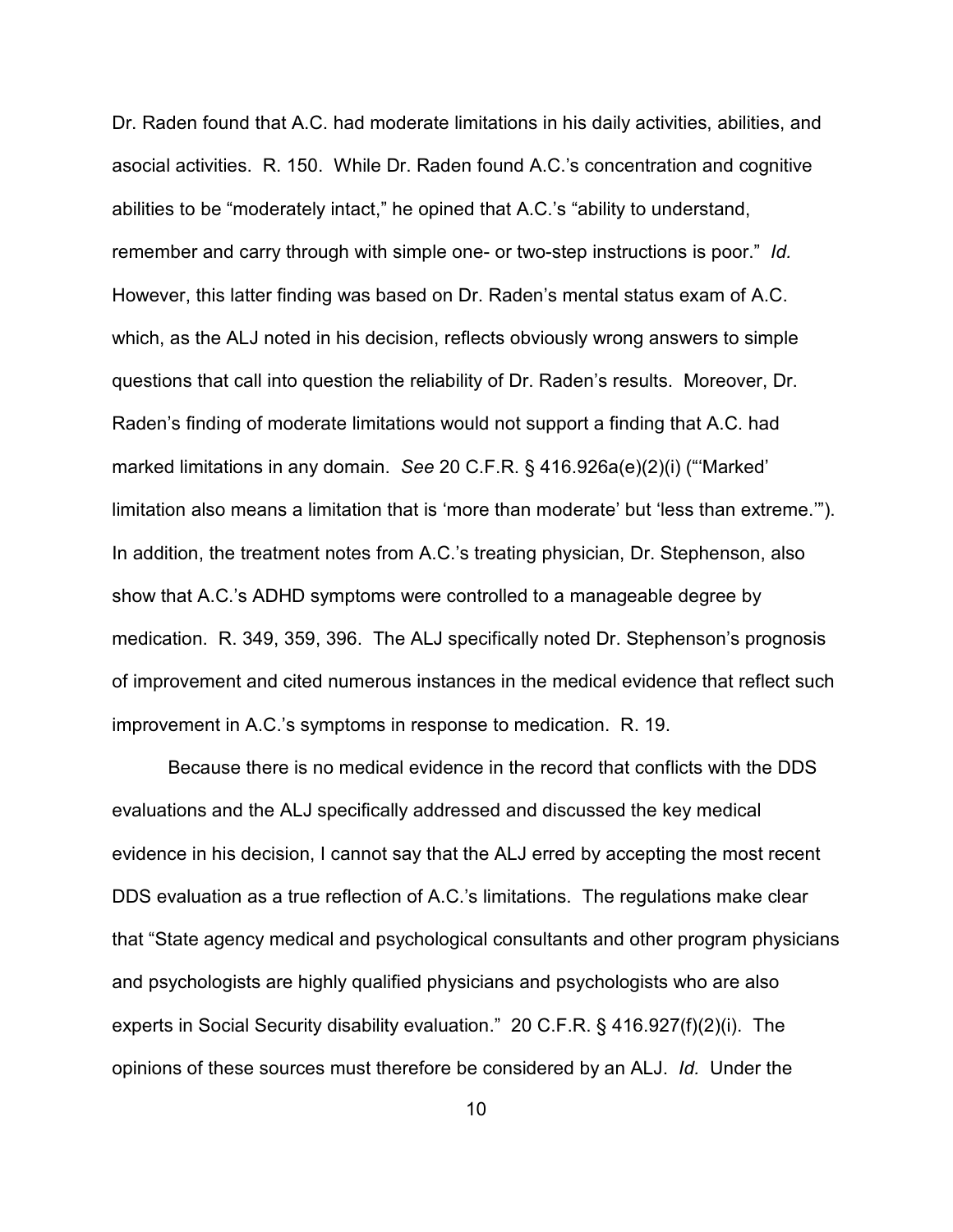circumstances of this case, the ALJ appropriately considered and relied on the medical opinions of the State agency physicians.

### *3. Consideration of Other Source Evidence*

Plaintiff argues that the ALJ erred by failing to consider or discuss certain school records that support a finding of disability. In particular, plaintiff identifies the teacher questionnaire completed by A.C.'s third grade teacher, Ms. Harkness, as a key piece of evidence from a non-medical source that received no attention in the ALJ's decision. Plaintiff is correct that the ALJ's written decision omits any discussion of Ms. Harkness' teacher questionnaire. On the other hand, the decision explicitly references the teacher questionnaire completed by A.C.'s sixth grade teacher, Ms. Cook. With respect to that questionnaire, the ALJ stated that it was not inconsistent with the medical assessments that the ALJ gave the greatest weight. R. 20. The ALJ added that Ms. Cook's questionnaire confirmed that A.C. has behavioral problems, but that it did not disturb his conclusion that such problems are "less than marked" in their severity.

 In *Clifton v. Chater*, 79 F.3d 1007, 1010 (10th Cir. 1996), the Tenth Circuit held that "in addition to discussing the evidence supporting his decision, the ALJ also must discuss the uncontroverted evidence he chooses not to rely upon, as well as significantly probative evidence he rejects." The Tenth Circuit tempered this statement, however, stating that while "[t]he record must demonstrate that the ALJ considered all of the evidence, . . . an ALJ is not required to discuss every piece of evidence." *Id.* at 1009-10. It is noteworthy that the *Clifton* court made these statements in the context of an ALJ decision that the Tenth Circuit called a "bare conclusion" because it "merely stated a summary conclusion that [the claimant's] impairments did not meet or equal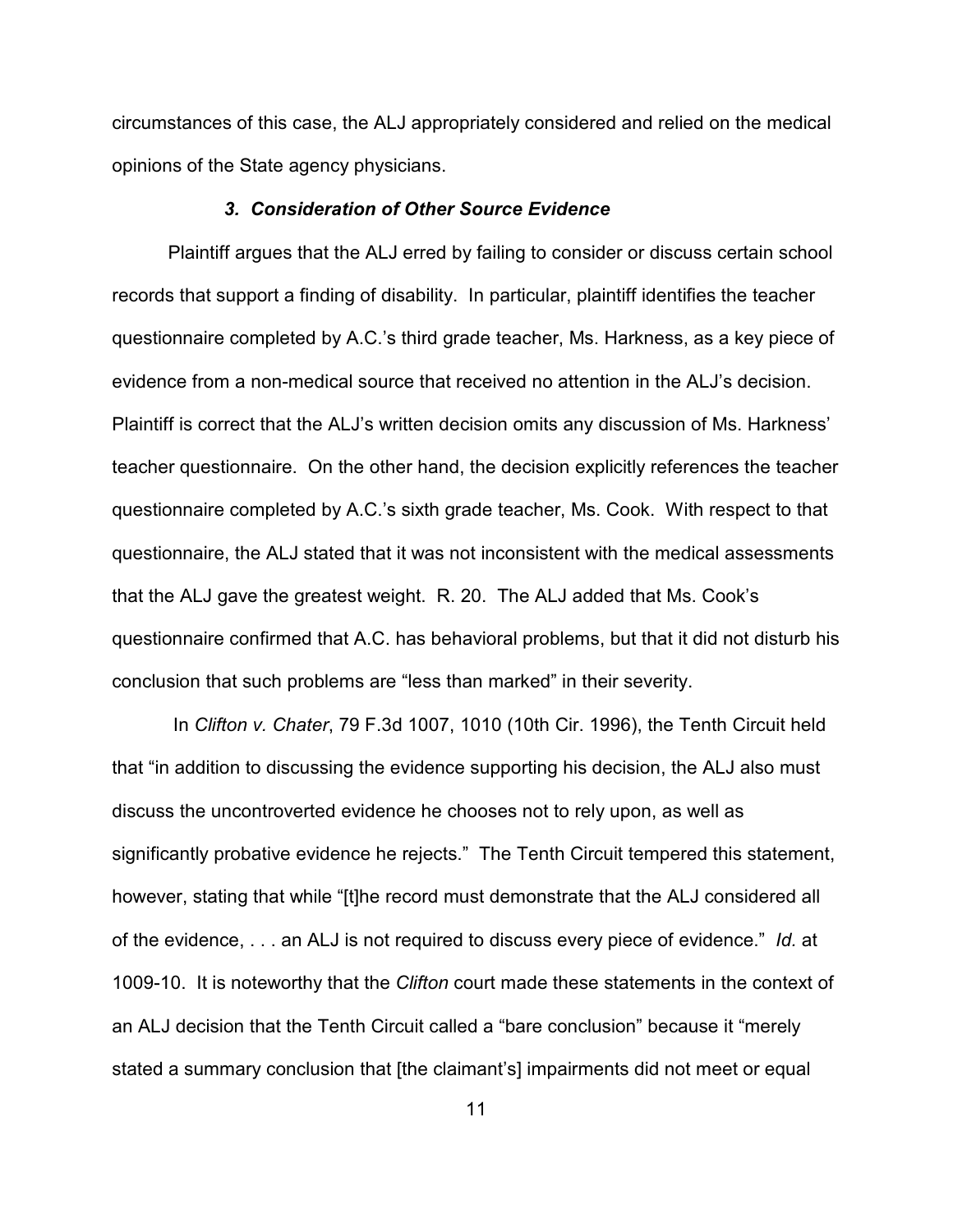any Listed Impairment." *Id.* at 1009.

Under 20 C.F.R. § 416.913(d), teacher questionnaires and like evidence from school sources constitute information from "other sources" (as opposed to evidence from "acceptable medical sources"). Because the regulations do not explicitly discuss how an ALJ should weigh "other source" evidence, the Social Security Administration published an administrative ruling clarifying the topic. According to Social Security Ruling 06-03p, 2006 WL 2329939, at \*2 (S.S.A. Aug. 9, 2006) (hereinafter "SSR 06- 03p"), information from "'other sources' may be based on special knowledge of the individual and may provide insight into the severity of the impairment(s) and how it affects the individual's ability to function." Of note, SSR 06-03p states that non-medical sources, such as teachers and school counselors are valuable sources of evidence for assessing an individual's functioning because these sources often "have close contact with the individuals and have personal knowledge and expertise to make judgments about their impairment(s), activities, and level of functioning over a period of time." *Id.* at \*3. That ruling explains the nature of the analysis an ALJ generally should undertake when presented with relevant evidence from school sources:

For opinions from sources such as teachers, counselors, and social workers who are not medical sources, and other non-medical professionals, it would be appropriate to consider such factors as the nature and extent of the relationship between the source and the individual, the source's qualifications, the source's area of specialty or expertise, the degree to which the source presents relevant evidence to support his or her opinion, whether the opinion is consistent with other evidence, and any other factors that tend to support or refute the opinion.

SSR 06-03p at \*5. Regarding how this consideration should be exhibited in an ALJ's written decision, SSR 06-03p states that there is a distinction between what an ALJ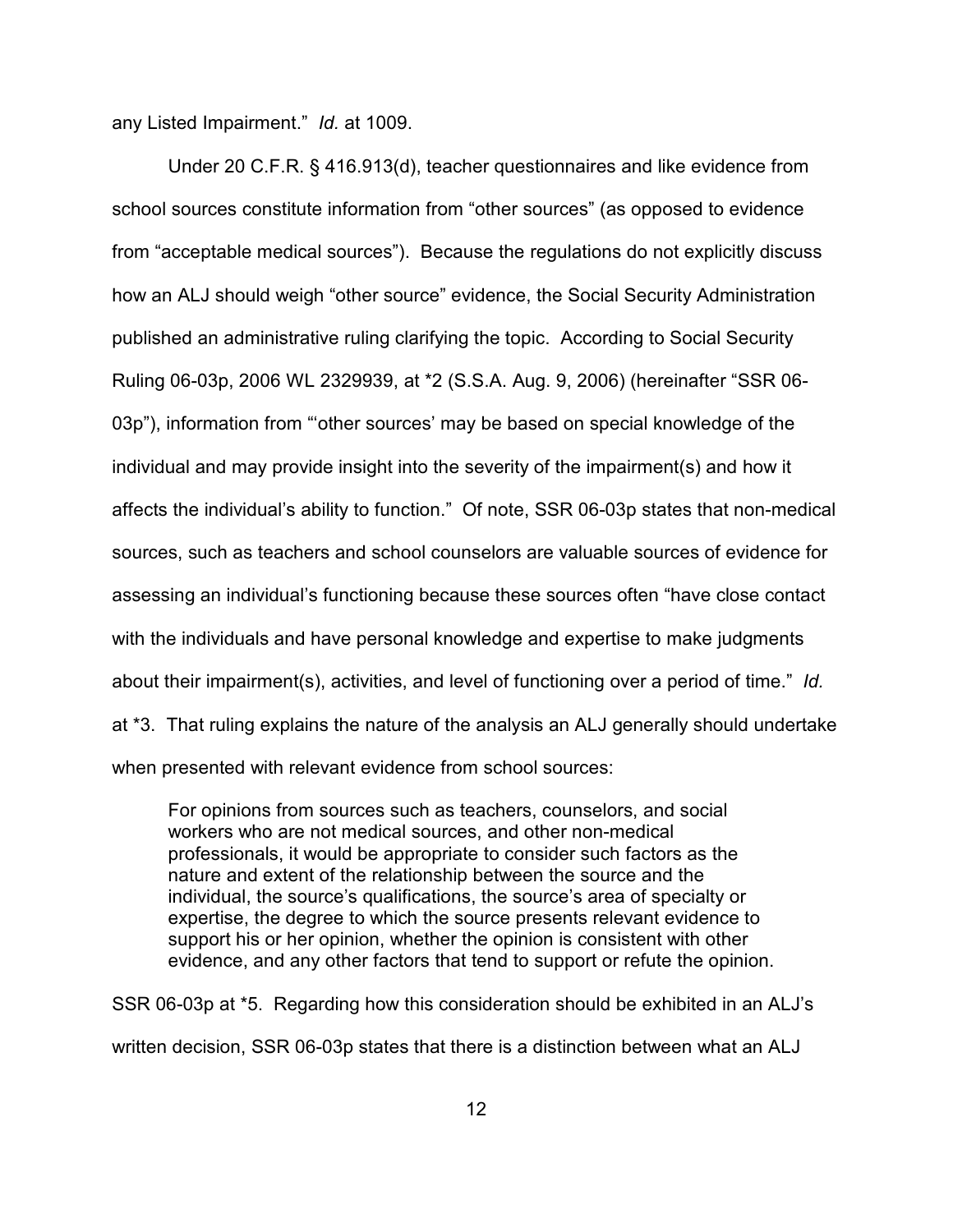must consider and he must explain in the decision, but, in general, the ALJ should explain the weight given to opinions from "other sources" or include a discussion of the evidence that allows a reviewing court to follow the ALJ's reasoning, at least where the evidence may have an effect on the outcome of the case. *Id.* at \*6. Citing both *Clifton* and SSR 06-03p, the Tenth Circuit has held that it is error for an ALJ to fail to discuss the weight given to the opinion of a clinical nurse specialist, i.e., "other source" evidence, and to highlight only evidence from that opinion favorable to a finding of nondisability while failing to account for the parts of the opinion supporting a claim of disability. *Frantz v. Astrue*, 509 F.3d 1299, 1302 (10th Cir. 2007).

After reviewing the record, I conclude that it was error for the ALJ to omit any discussion of Ms. Harkness' teacher questionnaire. As stated previously, Ms. Harkness indicated in her teacher questionnaire that A.C. had "serious" or "very serious" problems in four domains. Under the domain of interacting and relating with others, Ms. Harkness rated A.C. as having "very serious" problems that occurred on an hourly basis in the activities of playing cooperatively with other children, making and keeping friends, seeking attention appropriately, following rules, and relating experiences and telling stories. R. 211. She indicated that A.C. had "serious" problems under the domain of attending and completing tasks with respect to paying attention when spoken to directly, focusing long enough to finish assigned activity or task, organizing own things or school materials, completing work accurately without careless mistakes, and working without distracting self or others. R. 210. These ratings are consistent with plaintiff's testimony that A.C. has a difficult time making friends and has fallen behind his grade level due to his frequent inappropriate behavior. And Ms. Harkness' evaluation is one from a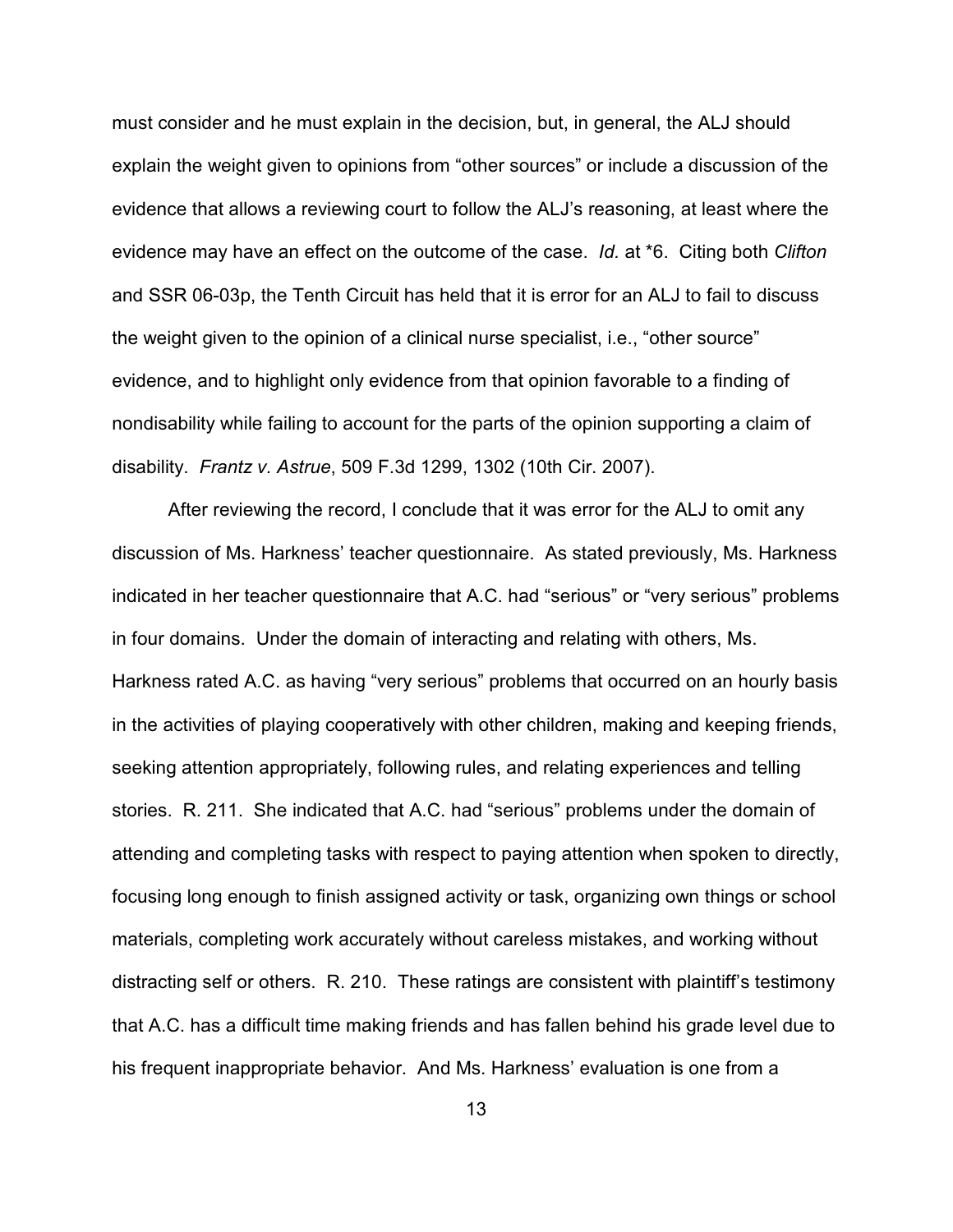person who observed A.C. in her professional capacity throughout the course of a school year. Because Ms. Harkness' teacher evaluation is, in part, supportive of a finding of disability, the ALJ should have discussed how he weighed this evidence in light of other record evidence, whether he rejected the conclusions therein, and on what grounds. This is the type of evidence that, under SSR 06-03p, should be discussed with sufficient detail to allow this Court to understand the ALJ's reasoning.

While an ALJ must include sufficient discussion of evidence probative of a finding of disability in his opinion so as to allow meaningful review, the Tenth Circuit has "rejected 'a construction of *Clifton* that, based on a reading of the ALJ's decision as a whole, would lead to unwarranted remands needlessly prolonging administrative proceedings.'" *Wall v. Astrue*, 561 F.3d 1048, 1069 (10th Cir. 2009) (quoting *Fischer-Ross v. Barnhart*, 431 F.3d 729, 730 (10th Cir. 2005)). Thus, the Tenth Circuit has applied the doctrine of harmless error in social security appeals. In *Fischer-Ross v. Barnhart*, 431 F.3d at 733-34, the Court of Appeals explained that "harmless error analysis . . . may be appropriate to supply a missing dispositive finding . . . where, based on material the ALJ did at least consider (just not properly), we could confidently say that no reasonable administrative factfinder following the correct analysis, could have resolved the factual matter in any other way."

The question, then, is whether the ALJ's failure to include a discussion of Ms. Harkness' teacher questionnaire in his decision was harmless error. For two reasons, I conclude that another administrative factfinder would not have reached a different outcome following the correct analysis. First, Ms. Cook's teacher questionnaire, completed more than a year later than Ms. Harkness' questionnaire, reflects significant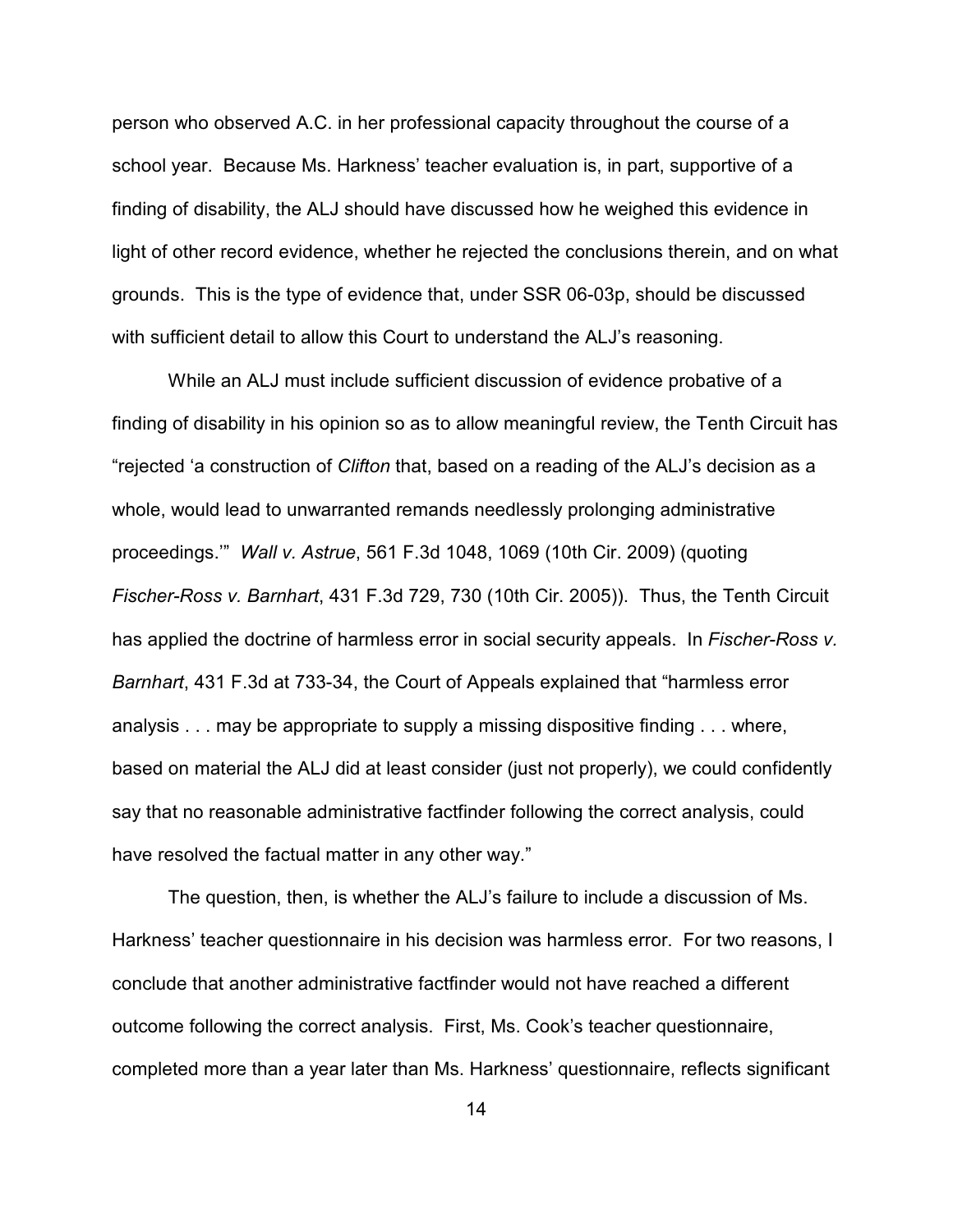improvement in A.C.'s school functioning. Based on her experience with A.C. during his sixth grade year, Ms. Cook found that he had "obvious" problems in a number of activities, but found "serious" problems in only a handful of A.C.'s activities. R. 307- 311. Under 20 C.F.R. § 416.926a(e)(2)(i), a "marked limitation" is one that is "more than moderate but less than extreme" and "interferes seriously" with the child's "ability to independently initiate, sustain, or complete activities." Reviewing Ms. Cook's teacher questionnaire, I conclude that the ALJ's conclusion that it reflects only moderate, or less than "marked," limitations in A.C.'s functioning at school is supported by substantial evidence. Thus, even if Ms. Harkness' earlier questionnaire relating to A.C.'s third grade year could be read to support a finding of marked limitations in two or more domains, Ms. Cook's more recent questionnaire undercuts a finding that such limitations continued with the same severity or met the durational requirement for disability under the Act.

Second, the ALJ identified significant medical and other evidence in the record that is inconsistent with the restrictive ratings reached by Ms. Harkness. For example, A.C.'s treating physician, Dr. Stephenson, reported after office visits in 2005, 2006, and 2007 that A.C. was generally doing well in all areas and his medication was allowing him to control his ADHD symptoms. Dr. Stephenson also obtained reports from school personal that, as of November 2007, reflected that A.C. was garnering positive comments for his behavior. Additionally, Dr. Raden, who examined A.C. on March 8, 2005, found that A.C. had only moderate limitations in his daily activities, abilities, and asocial activities. R. 150. Taking the evidence in the record as a whole, I find that Ms. Harkness' teacher questionnaire would not have caused a reasonable administrative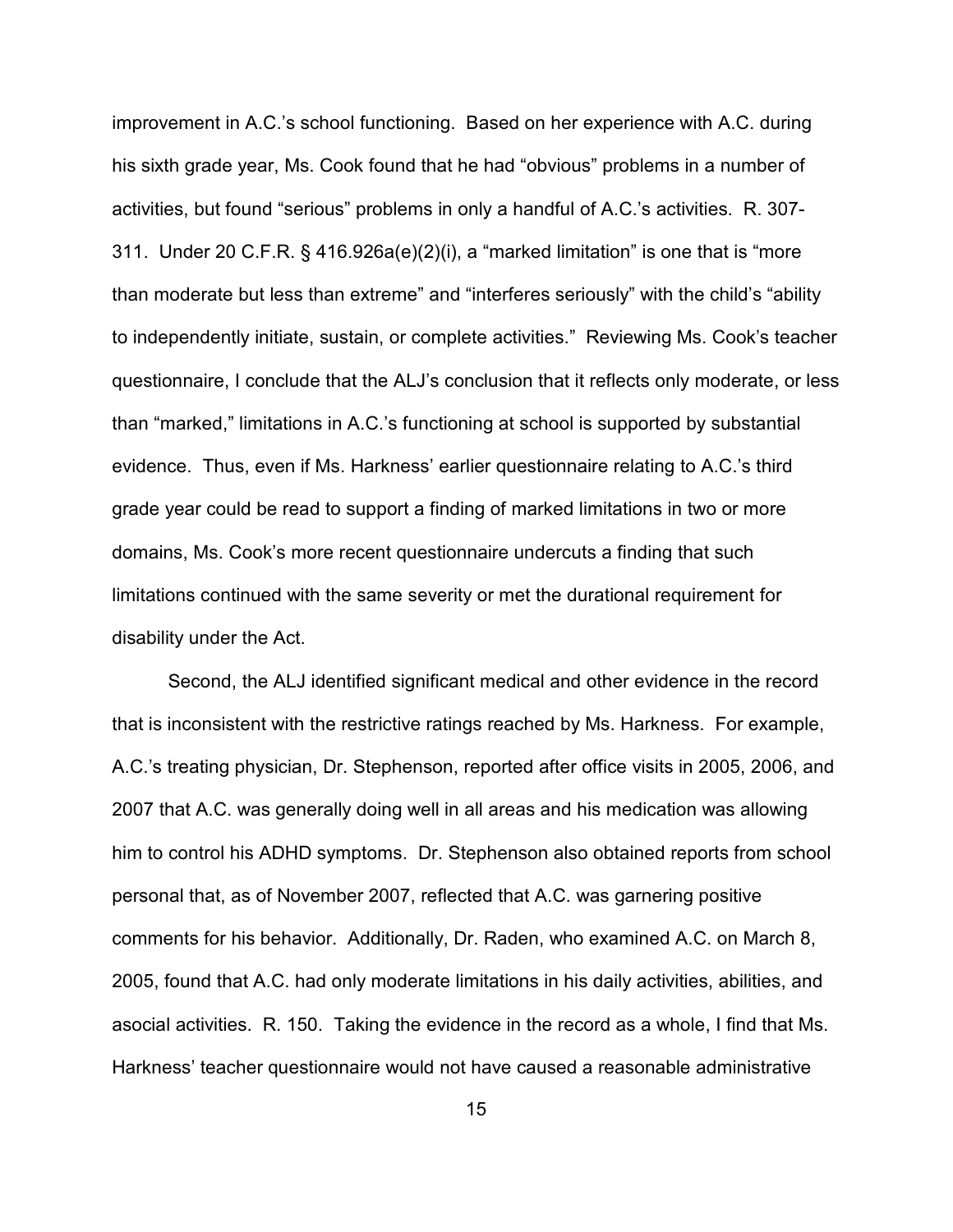factfinder to conclude that A.C. had an impairment that functionally equals the listings.

To the extent that plaintiff argues that "other source" evidence beyond the teacher questionnaires mandates reversal of the Commissioner's decision, I disagree. Ms. Harkness' questionnaire reflects the school evidence that is most supportive of a finding of disability and it does not warrant a remand to the ALJ for the reasons discussed above. Other school records in the evidence, including the most recent records submitted by plaintiff to the Appeals Council, while demonstrating that A.C. does indeed experience symptoms of ADHD and oppositional defiant disorder that make his school and social activities more difficult than they would be for an average child of his age, do not show that he has more than moderate limitations in any domain. Thus, I find that the ALJ's conclusions regarding A.C.'s functioning in each domain (which I read in conjunction with the ALJ's general discussion of the record evidence) are supported by substantial evidence.

#### **III. CONCLUSION**

After careful review of the ALJ's written decision, the evidence submitted to the Commissioner by plaintiff, and plaintiff's argument at the hearing I held in this matter on July 24, 2009, I conclude that the Commissioner's decision was supported by